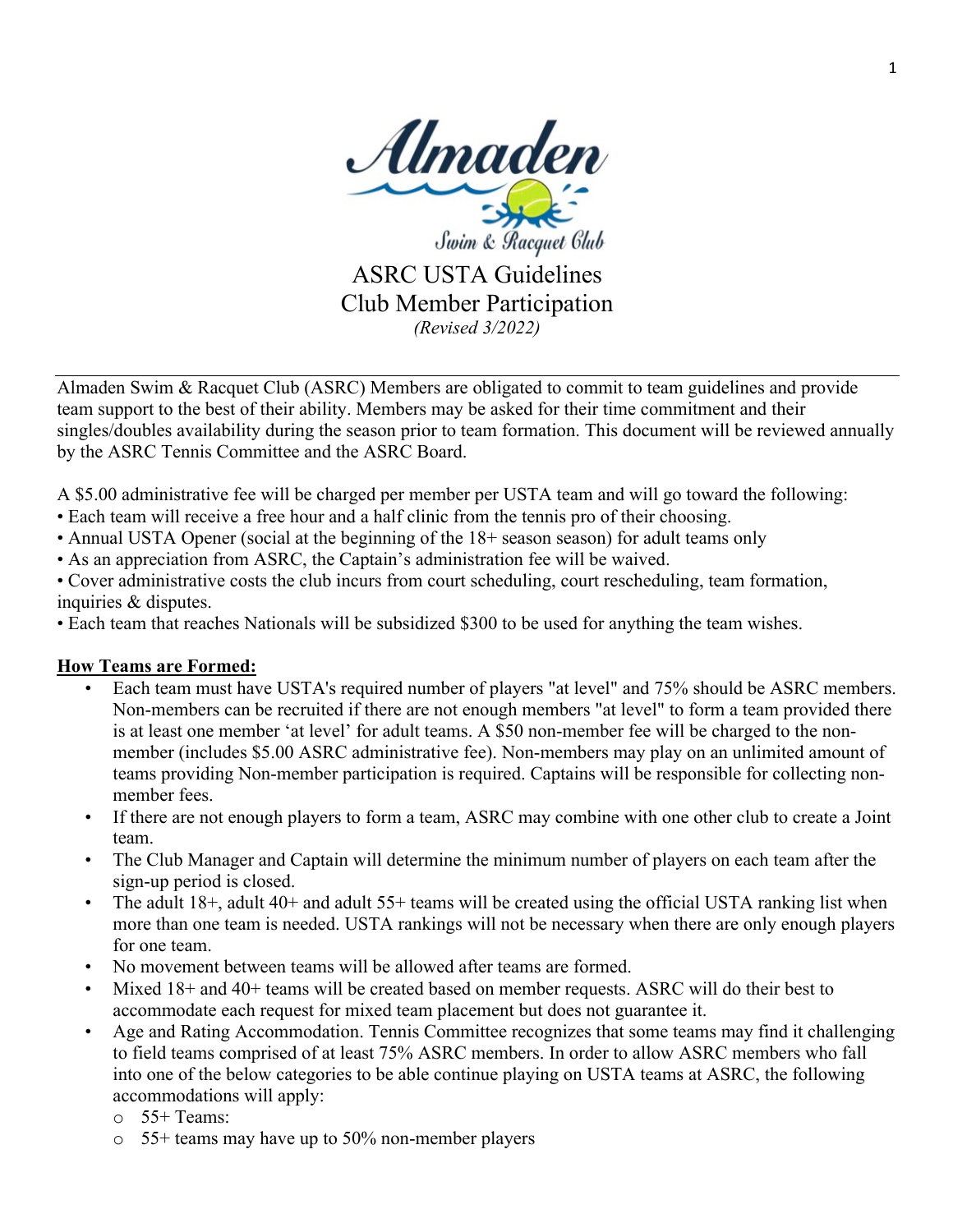- o 55+ teams with more than 25% non-member players may only schedule home matches on Saturday or Sunday.
- $\circ$  4.5+ Teams
	- o 4.5+ teams with more than 25% non-member players may only schedule home matches on Saturday or Sunday.
- o 2.5 Teams
	- o 2.5 teams may have up to 50% non-member players
	- o 2.5 teams with more than 25% non-member players may schedule home matches on Saturday, Sunday, or M-F daytime only
- o Junior Team Tennis (JTT)
	- o JTT teams may have up to 50% non-member players
	- o Matches on Saturday or Sunday between noon and 6 pm only
- Joint Teams:
	- o When not enough at-level ASRC players are available to form a team, ASRC may elect to form a Joint team with another club or team. Before registering team with USTA, Joint teams must receive permission from ASRC Club Manager.
	- o Joint teams must consist of at least 40% ASRC membership
	- o Home matches for Joint teams must be split evenly between the clubs.
	- o Joint teams must include at least one ASRC member as either Captain or co-Captain
	- o ASRC Captain/co-Captain is responsible for providing Club Manager with signed ASRC waiver from all non-member players prior to start of the season
	- o If below level players are accepted on a team, any ASRC member of that lower level has a right to join the team
	- o No ASRC member can be refused from an at-level Joint team without approval from Tennis Committee and Club Manager
	- o Non-members with outstanding dues/debt to club for previous or current season play will be not be allowed to play at home matches until paid in full
	- o If a player on a Joint team is not a member of ASRC or the partner club, the player will pay to ASRC the non-member fee that is equivalent to one half the average of the two clubs. If partner club has no nonmember fee, the player will be responsible for paying one half of ASRC non-member fee. Non-member fee collection will be the responsibility of the ASRC Joint team Captain.
- Notwithstanding the foregoing and after exhausting all available options to form a team, if there are still not enough players to form a team, member(s) may ask the ASRC Board to waive the \$45 non-member fee. The ASRC Board, at its sole discretion, may agree to such waiver. This shall be done on a case-bycase basis and only after a case has been made by the member(s) to the ASRC Board that formation of a team is only possible by such waiver. Teams formed with said waiver may schedule home matches on Saturday or Sunday only.

## **How Captains are Selected:**

- Captain and Co-Captains must be club members or pros under current contract with ASRC.
- Any team member (including the Captain) may nominate a co-Captain. Captains and co-Captains selection is by a majority vote.

## **The Captains Role:**

• The Club Manager will first determine each team's home match night after which the Captain is responsible for setting up all matches on the USTA website.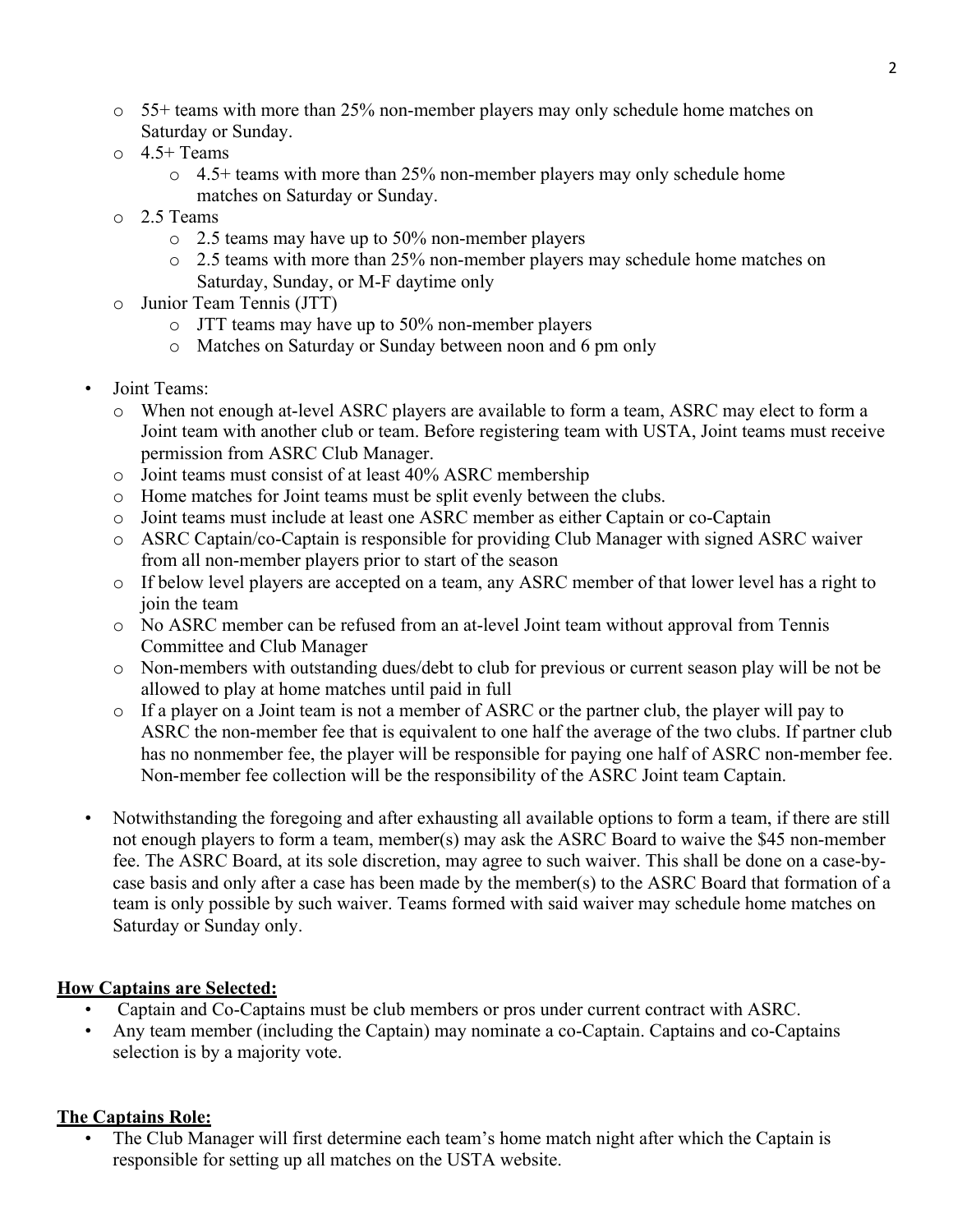- The Captain will work with the Club Manager to secure match times/rain make-ups/etc.
- The Captain and co-Captain will be in charge of all team communication and home match duties.
- The Captain will take a team vote for playing members evenly or playing the strongest players available for each match.
- If a team wants a coach to take over part or all of the Captain's and or co-Captains roles a team vote needs to take place, with clear parameters on that coaches' duties. This vote needs a 2/3 majority to be approved. Costs, in this case, would be spread equally over all team members.
- Before the season starts, after rosters are formed, the Club Manager and Captains will verify the roster and will make sure all non-members have signed the waiver and paid the non-member fees before playing on the team.

## **Match Courts:**

- All team Captains will provide the Club Manager with their top three requests for match days/times.
- Teams with lowest percent ASRC member players shall be given last priority for home match selection.
- The Club Manager will create a master home match schedule for all teams and will make every effort to accommodate teams' requests.
- 4.5-level USTA teams receive priority court booking on the weekends—as those are the only days they are authorized to have matches.
- Matches scheduled on Sundays may reserve a 4th court between the hours of 10-5pm. Should four courts be needed, Courts 2, 3, 4 and 5 shall be the courts reserved for such USTA matches.

## **Late Registration:**

- Members who do not sign up by the deadline will be placed on a waiting list for the requested team.
- If additional players are needed, team Captains will contact the Club Manager for the members on the team's waiting list.
- Team members must have a majority vote to accept new members after the team rosters have been posted. Alternates with a true team rating, i.e. 3.5 for a 3.5 team will rank above wait list players with a 3.0 rating.

## **Team Practices and Warm up Courts:**

- Team practices and warm up courts will not be officially scheduled by the club.
- If a team chooses to practice at any time during the pre-season and match-season, a member must book the court time.

## **Acknowledgement of the Almaden Swim & Racquet Club USTA Guidelines**

*I have read and understand the Almaden Swim & Racquet Club (ASRC) USTA Guidelines. Furthermore, I agree to abide by these guidelines during my participation in USTA at ASRC. I understand that by not adhering to the guidelines herein, I may be subject to being removed from USTA participation at ASRC.*

Date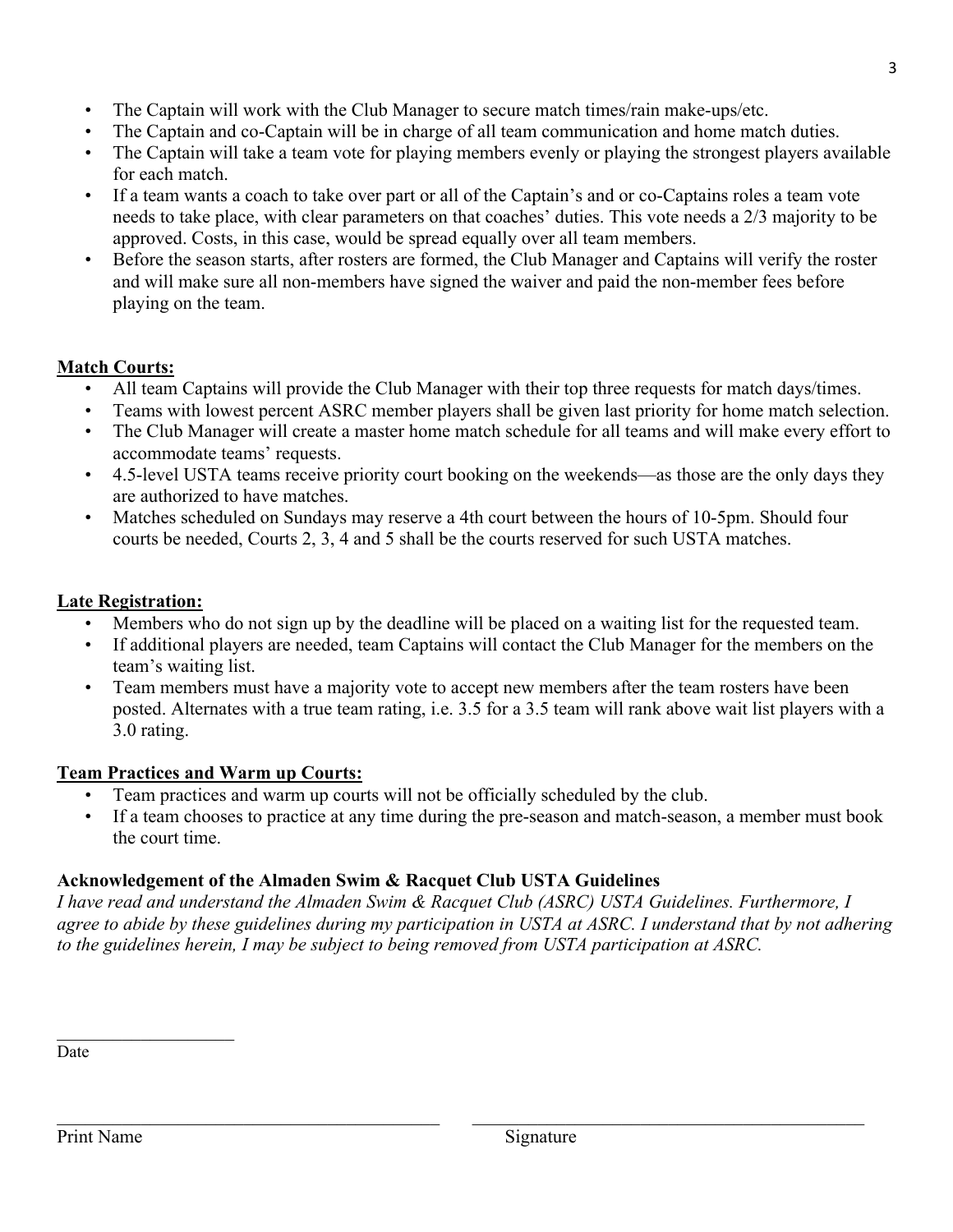

# **ASRC USTA Guidelines Non-Member Participation**

*(Revised 10/2021)*

#### **Non-Member Roster Additions:**

If a team is not able to meet the minimum number of players as defined solely by the Club Manager, the Captain will approach the ASRC Club Manager for the right to recruit non-members. The Club Manager will contact the membership to identify any current ASRC players still available. If non-member players are required, the team as a whole must vote and approve the player by a 2/3-majority vote. If the player is to have a specific role on the team (singles only, doubles one) the team must also be approved by a 2/3-majority vote. Captain is responsible for providing proof that vote occurred to Club Manager. Under no circumstances is a non-member to be included on a team with the intent of only playing doubles with a single doubles partner to the exclusion of all other team members.

A \$50 non-member fee will be charged to the non-member (includes \$5.00 ASRC administrative fee). This fee will allow the non-member to play with the team at all official practices coordinated by the team captain and matches for the team's specific league season. Practice times outside of Captain's officially scheduled times will be covered under the ASRC guest fees policy.

To join a team, the non-member's payment, proof of team vote, and the *Non-member USTA Participation Form* must be presented to the ASRC Club Manager and approved. The player is not allowed to play with the team until the ASRC Club Manager has approved them. Teams will be charged the non-member fee, administrative fee, and guest fees for any non-members on their respective team found practicing or engaging in match play without approval. It is expected that all team members will share in the payment of this fee unless members can show they were unaware of the non-member's not having been approved.

A team must have 3/4 of its roster filled with ASRC club members. No more than 1/4 of its roster may be nonmembers unless it is an Age and Rating accommodated team as described in ASRC USTA guidelines